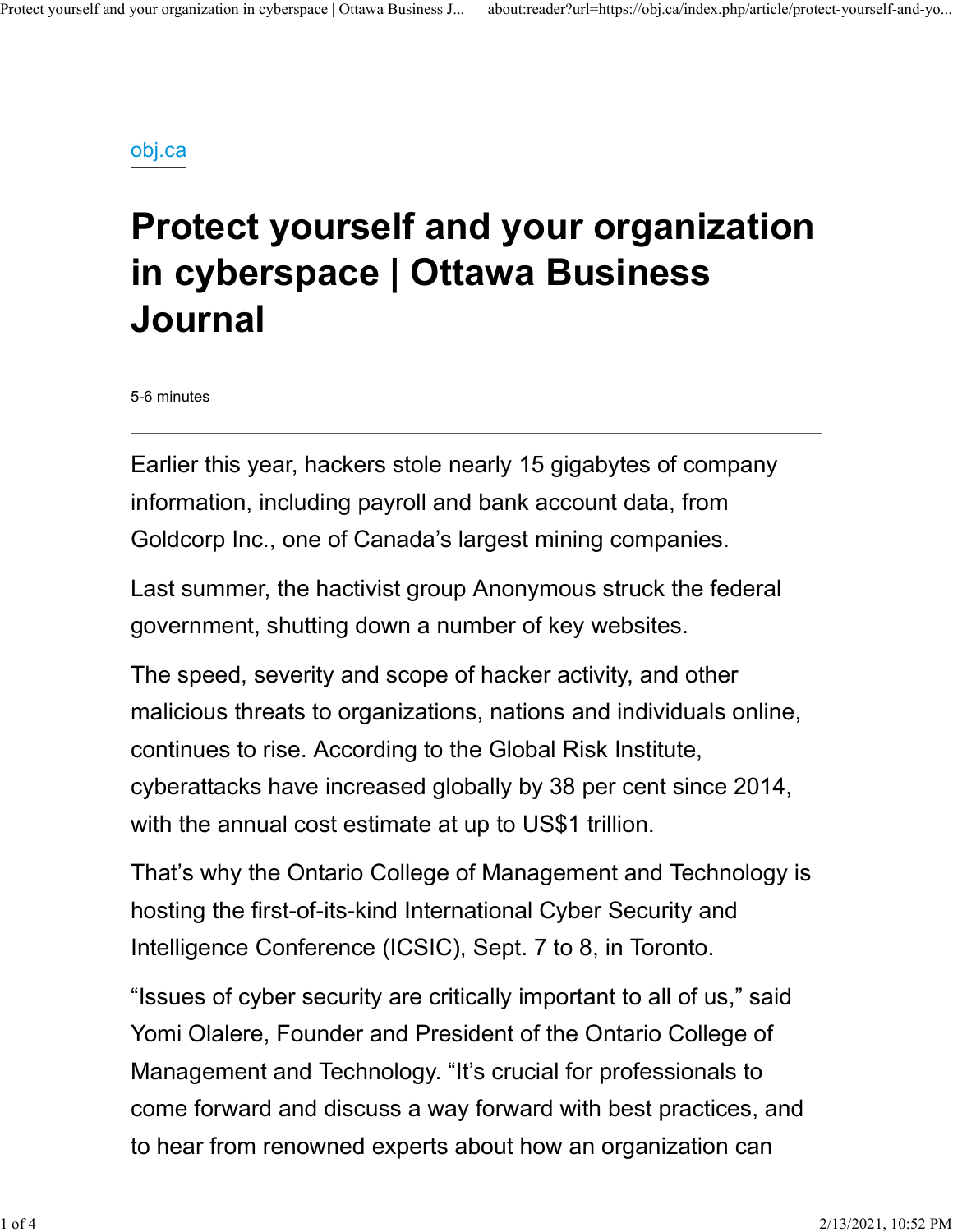secure their vital digital assets, how a nation can secure its critical infrastructure, and how an individual can protect themselves in cyberspace." Protect yourself and your organization in cyberspace | Ottawa Business J... about:reader?url=https://obj.ca/index.php/article/protect-yourself-and-yo...<br>Secure their vital digital assets, how a nation can secure its critic

### Canada's first Cyber Security and Intelligence Awards

ICSIC offers a unique opportunity for cyber security professionals, CIOs, legal professionals, members of law enforcement, students and academic researchers, as well as interested members of the public, to interact with some of the best brains in the industry.

ICSIC will also feature Canada's first Cyber Security and Intelligence Awards, on Sept. 8, to appreciate and recognize the efforts of industry experts globally to secure cyberspace.

#### Security vs. privacy in the battle against the Dark Web

For speaker Dr. Arash Habibi Lashkari, there is no better opportunity in North America to hear from and engage with such a high-calibre crowd of thought leaders.

Dr. Lashkari is postdoctoral researcher at the Information Security Center of Excellence (ISCX) in the Faculty of Computer Science at the University of New Brunswick, and a project manager at the Canadian Institute of Cybersecurity (CIC). His talk will focus on how we can take the measures necessary to combat the so-called Dark Web of criminal activity online without infringing on the privacy of the individual.

"It's a dynamic cat-and-mouse game that's always evolving, to understand what encryption and cryptographic techniques are being used by criminals to hide their activities," he said. "We need to focus on how we can identify threats and the sources of threats using high-level traffic analysis, instead of relying on the deep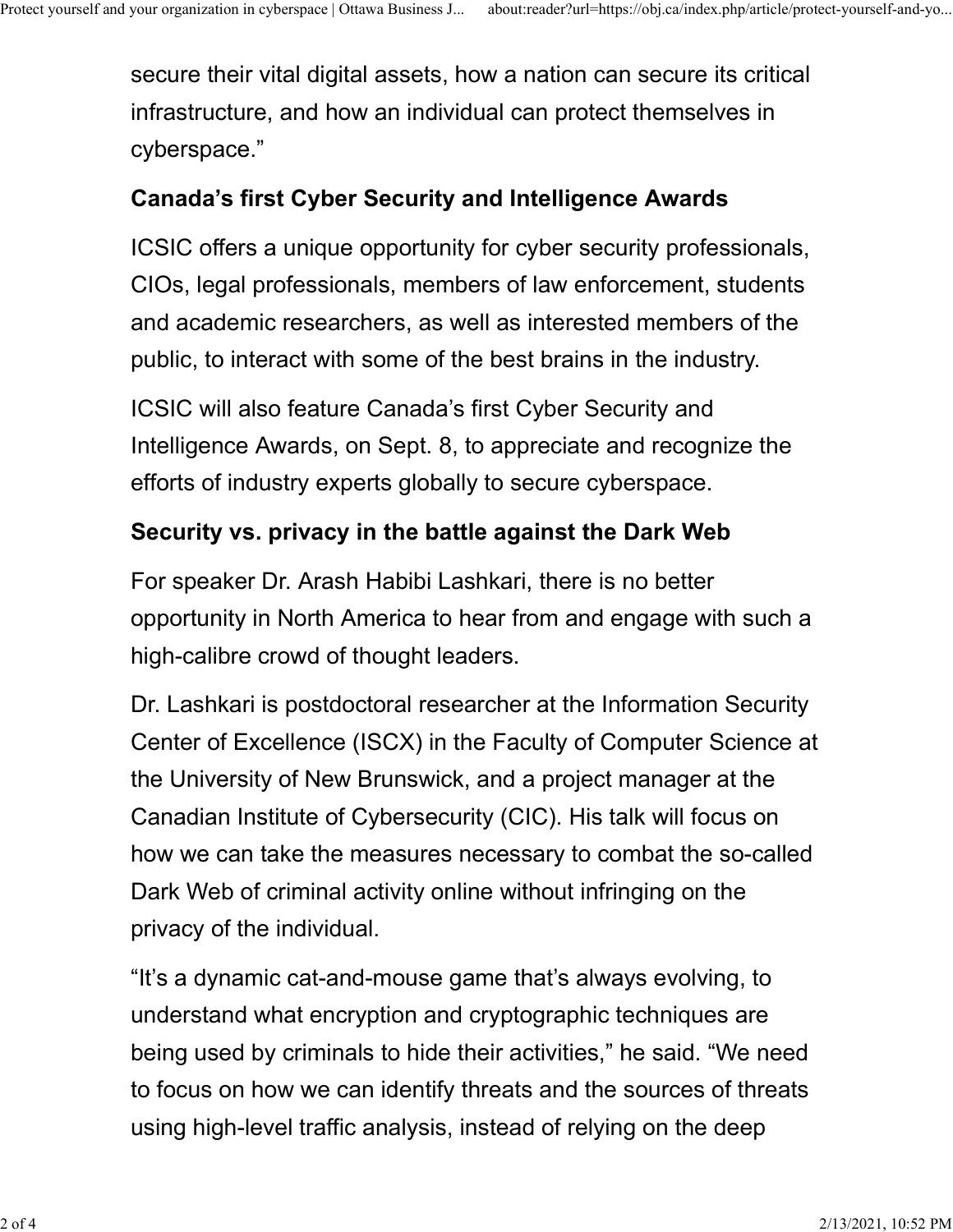packet inspection that touches the data of law-abiding citizens and breaches their privacy." Protect yourself and your organization in cyberspace | Ottawa Business J... about:reader?url=https://obj.ca/index.php/article/protect-yourself-and-yo...<br>packet inspection that touches the data of law-abiding citizens and<br>h

## Turning data into actionable intelligence

For Paul de Souza, the key to combatting cyber-collection activities is to understand the human element – why the collector is trying to obtain sensitive information. He is founder and director of the Cyber Security Forum Initiative (Cyber Warfare Division), and advisor to the Military Cyber Professionals Association.

"This concept is called MICE – Money, Ideology, Compromise or Coercion, and Ego or Extortion (depending on the source)," he said. "While much effort is expended on technologies that can aid understanding the motives of the collector, there is too little focus on using human intelligence and human collection capabilities, to transform information into actionable intelligence. ICSIC is a premier event covering these topics, plus a wide range of other cyber security topics, by bringing together experts from all over the world to create dialogue and collaboration."

#### Breaking barriers, building stronger communities

For Bonnie Butlin, ICSIC will provide an important opportunity to explore, from a new perspective, women's participation and representation within the cyber security professions and within security more broadly. She is Co-Founder of the Security Partners' Forum and International Coordinator of the Women in Security and Resilience Alliance (WISECRA).

"Women in security have recently begun driving global collaborations in unprecedented ways with new initiatives and structures, and in doing so, are creating new opportunities and resources for security professionals," she said. "The